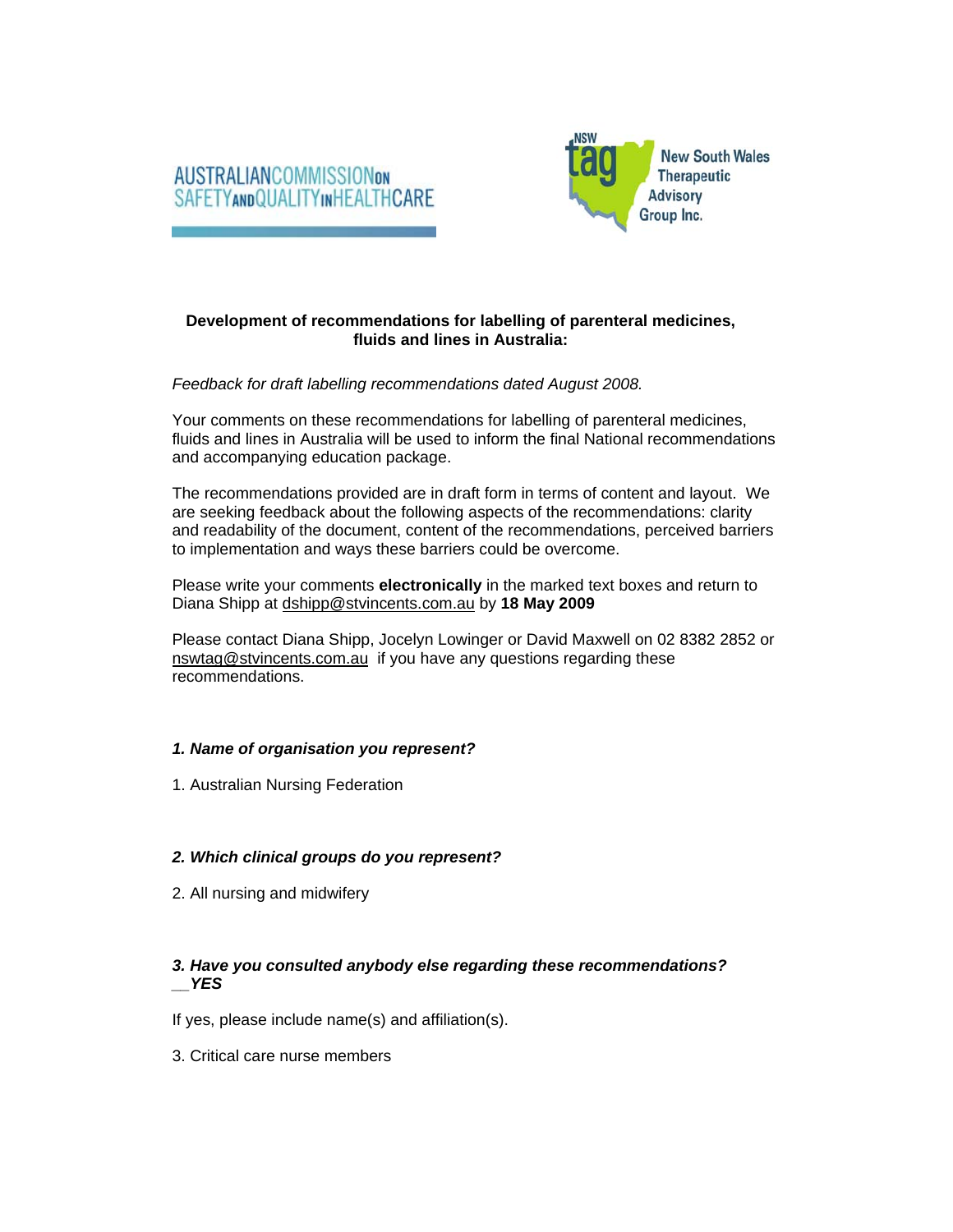### **4. Document summary (page 2)**

### *4.1 Considering the clarity and readability of the document summary: Do you think the summary as written is clear and readable? \_YES\_\_\_*

If no, please explain why and included suggestions for improving readability and clarity.

### *4.2 Considering the content of the document summary: Do you think the content of the summary is appropriate? \_\_YES\_\_*

If no, please explain why and included suggestions for improving the content of the summary

## **5. Introduction (page 3)**

### *5.1 Considering the clarity and readability of the introduction: Do you think the introduction as written is clear and readable? \_YES\_\_*

If no, please explain why and included suggestions for improving readability and clarity.

## *5.2 Considering the content of the introduction: Do you think the content of the introduction is appropriate? \_YES\_\_*

If no, please explain why and include suggestions for improving the content of the introduction

## **6. Scope (page 5)**

#### *6.1 Considering the clarity and readability of the scope: Do you think the scope as written is clear and readable? \_YES\_\_*

If no, please explain why and included suggestions for improving readability and clarity.

#### *6.2 Considering the content of the scope: Do you think the intention to ONLY cover labelling of parenteral medicine, fluids and lines is clear? \_\_NO\_*

If no, please describe what should be added to or omitted from the scope so that it better fulfils the intention to only cover labelling of parenteral medicines, fluids and lines and explain your reasons.

6.2 This is not obvious until you read text. Could be made BOLD print and put in a boxed heading.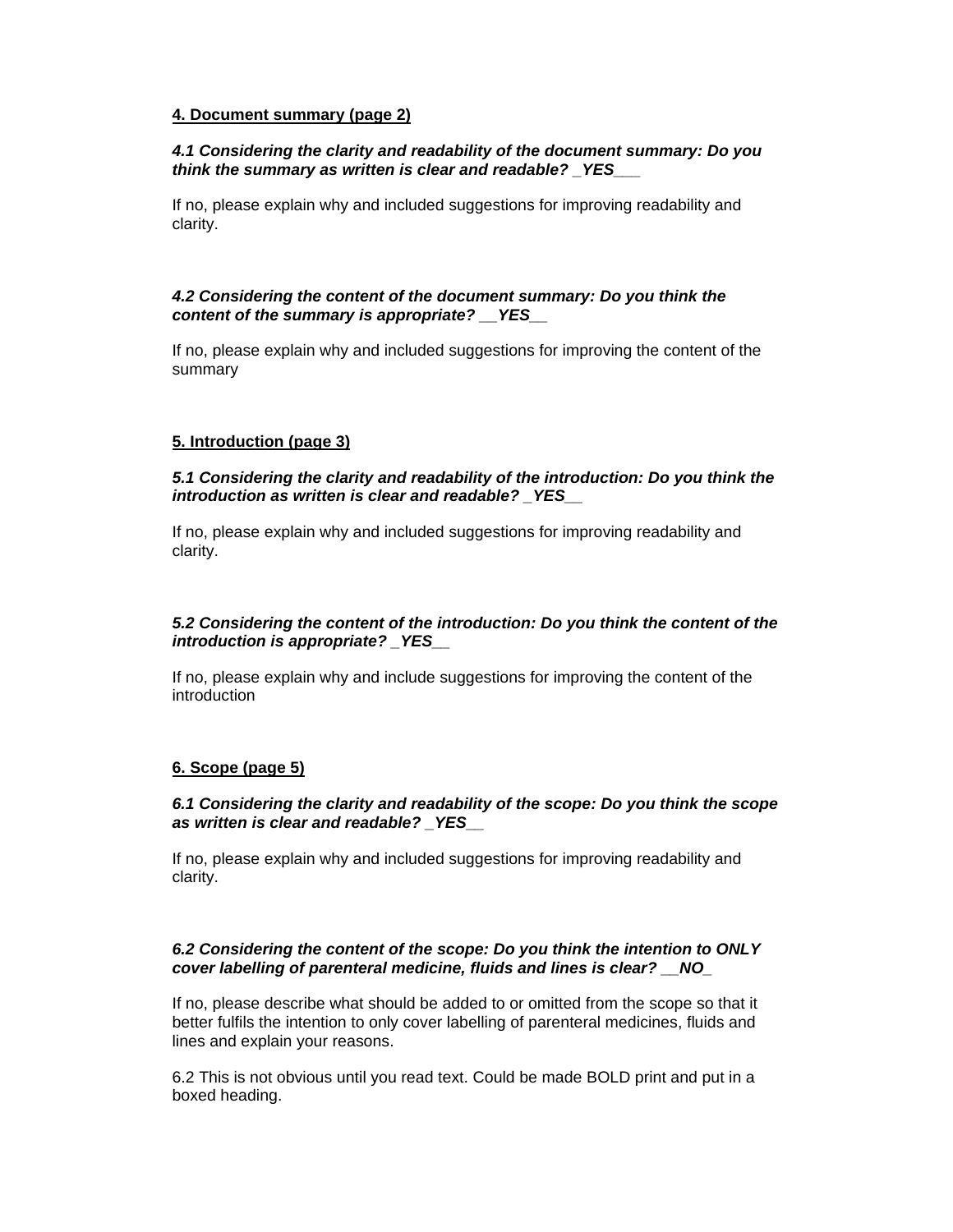# **7. Principles (page 7)**

## *7.1 Considering the clarity and readability of the principles: Do you think the principles as written are clear and readable? \_YES\_\_*

If no, please explain why and included suggestions for improving readability and clarity.

#### *7.2 Considering the content of the principles: Do you think the content of the scope adequately covers safety issues related to labelling of parenteral medicines fluids and lines? \_YES\_\_*

If no, please describe what should be added to or omitted from the principles so that it better covers safety issues related to labelling of parenteral medicines fluids and lines.

7.2 There needs to be mention, however, of enteral lines.

## **8. Labelling Recommendations (page 11)**

#### *8.1 Considering the clarity and readability of the principles as a whole: Do you think the principles as written are clear and readable? \_\_YES\_*

If no, please explain why and included suggestions for improving readability and clarity.

## *8.2 Consider the recommendations for each of the clinical situations covered in the draft labelling recommendations listed below:*

- Medication Source
	- o Fluid bags and bottles for infusion (no additional medicines)
	- o Fluid bags and bottles for infusion (additional medicines added)
	- o Pre-labelled syringes for bolus administration
	- o Pre-labelled syringes for incremental use
	- o Non-pre-labelled syringes for bolus administration
	- o Non-pre-labelled syringes for incremental use
- **Medication conduit** 
	- o Tubing
	- o Infusion devices and burettes
	- o Invasive monitoring lines
- Patient administration portals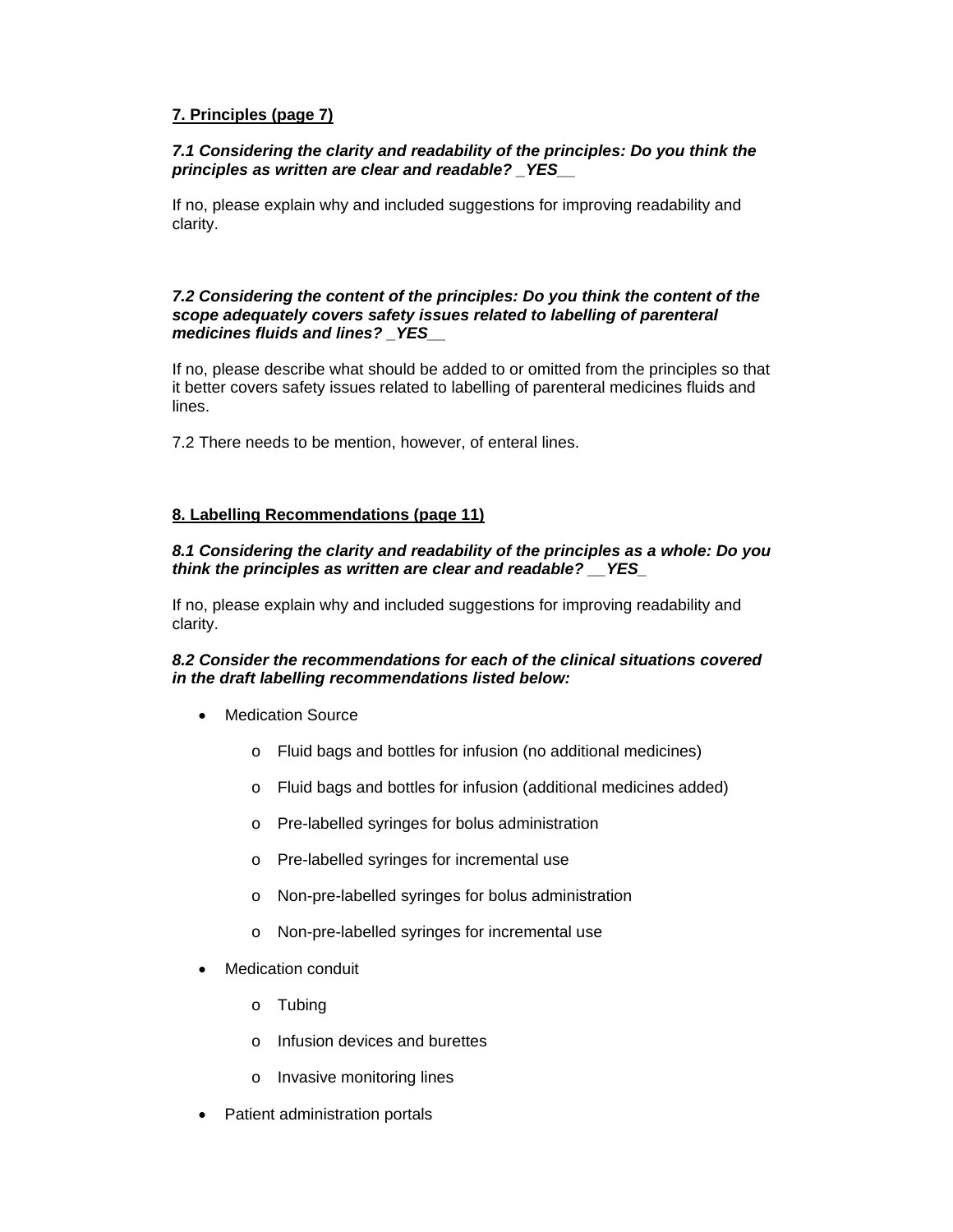*8.2.1 Considering the content and rationale for the recommendations for fluid bags and bottles for infusion (no additional medicines) as written: Do you think the content adequately covers safety issues related to this clinical situation? \_\_\_YES* 

If no, please describe what should be added to or omitted from the principles so that it better covers safety issues related to this clinical situation

#### *8.2.2 Considering the content and rationale for the recommendations for fluid bags and bottles for infusion (additional medicines added) as written: Do you think the content adequately covers safety issues related to this clinical situation? \_\_YES\_*

If no, please describe what should be added to or omitted from the principles so that it better covers safety issues related to this clinical situation

#### *8.2.3 Considering the content and rationale for the recommendations for prelabelled syringes for bolus administration (1a) as written: Do you think the content adequately covers safety issues related to this clinical situation? \_\_YES\_*

If no, please describe what should be added to or omitted from the principles so that it better covers safety issues related to this clinical situation

### *8.2.4 Considering the content and rationale for the recommendations for prelabelled syringes for bolus incremental administration (1b) as written: Do you think the content adequately covers safety issues related to this clinical situation? \_\_YES\_*

If no, please describe what should be added to or omitted from the principles so that it better covers safety issues related to this clinical situation

#### *8.2.5 Considering the content and rationale for the recommendations for nonpre-labelled syringes for bolus administration (2a) as written: Do you think the content adequately covers safety issues related to this clinical situation? \_\_\_YES\_*

If no, please describe what should be added to or omitted from the principles so that it better covers safety issues related to this clinical situation

#### *8.2.6 Considering the content and rationale for the recommendations for nonpre-labelled syringes for bolus incremental administration (2b) as written: Do you think the content adequately covers safety issues related to this clinical situation? \_\_YES\_\_*

If no, please describe what should be added to or omitted from the principles so that it better covers safety issues related to this clinical situation

### *8.2.7 Considering the content and rationale for the recommendations for tubing as written: Do you think the content adequately covers safety issues related to this clinical situation? \_YES\_\_*

If no, please describe what should be added to or omitted from the principles so that it better covers safety issues related to this clinical situation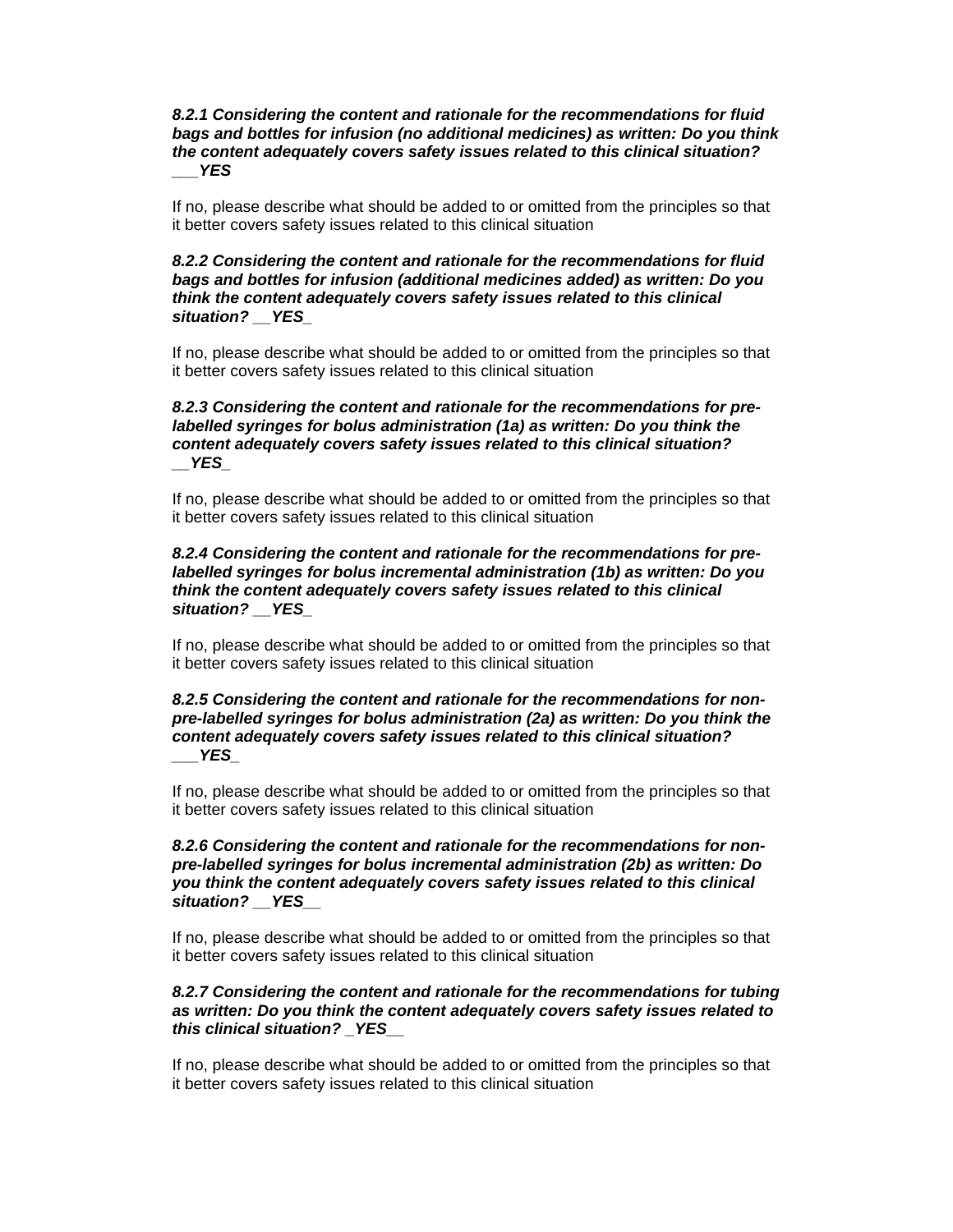#### *8.2.8 Considering the content and rationale for the recommendations for infusion devices and burettes as written: Do you think the content adequately covers safety issues related to this clinical situation? \_NO\_*

If no, please describe what should be added to or omitted from the principles so that it better covers safety issues related to this clinical situation

8.2.8 Syringe pump lines must also be adequately labelled with the drug name – otherwise the rest is alright as is.

#### *8.2.9 Considering the content and rationale for the recommendations for invasive monitoring lines as written: Do you think the content adequately covers safety issues related to this clinical situation? \_\_YES\_*

If no, please describe what should be added to or omitted from the principles so that it better covers safety issues related to this clinical situation

#### *8.2.10 Considering the content and rationale for the recommendations for patient administration portals as written: Do you think the content adequately covers safety issues related to this clinical situation? \_YES\_\_*

If no, please describe what should be added to or omitted from the principles so that it better covers safety issues related to this clinical situation

## **9. Illustration 1: Typical intravenous infusion with an infusion device (page 15)**

#### *9.1 Considering Illustration 1: Do you think the illustration adequately represents a typical intravenous infusion with infusion device? \_NO\_\_*

If no, please describe what should be added or omitted from the diagram.

9.1 Most devices go through an infusion pump (except blood). There could be another diagram with a pump shown.

#### *9.2 Would additional diagrams be helpful? \_NO\_*

If yes, what should these include**?** 

9.2 See above comment.

#### **10. Glossary (page 16)**

#### *10.1 Do you think the existing terms and definitions are clear? YES*

If no, please describe any definitions that should be altered and how.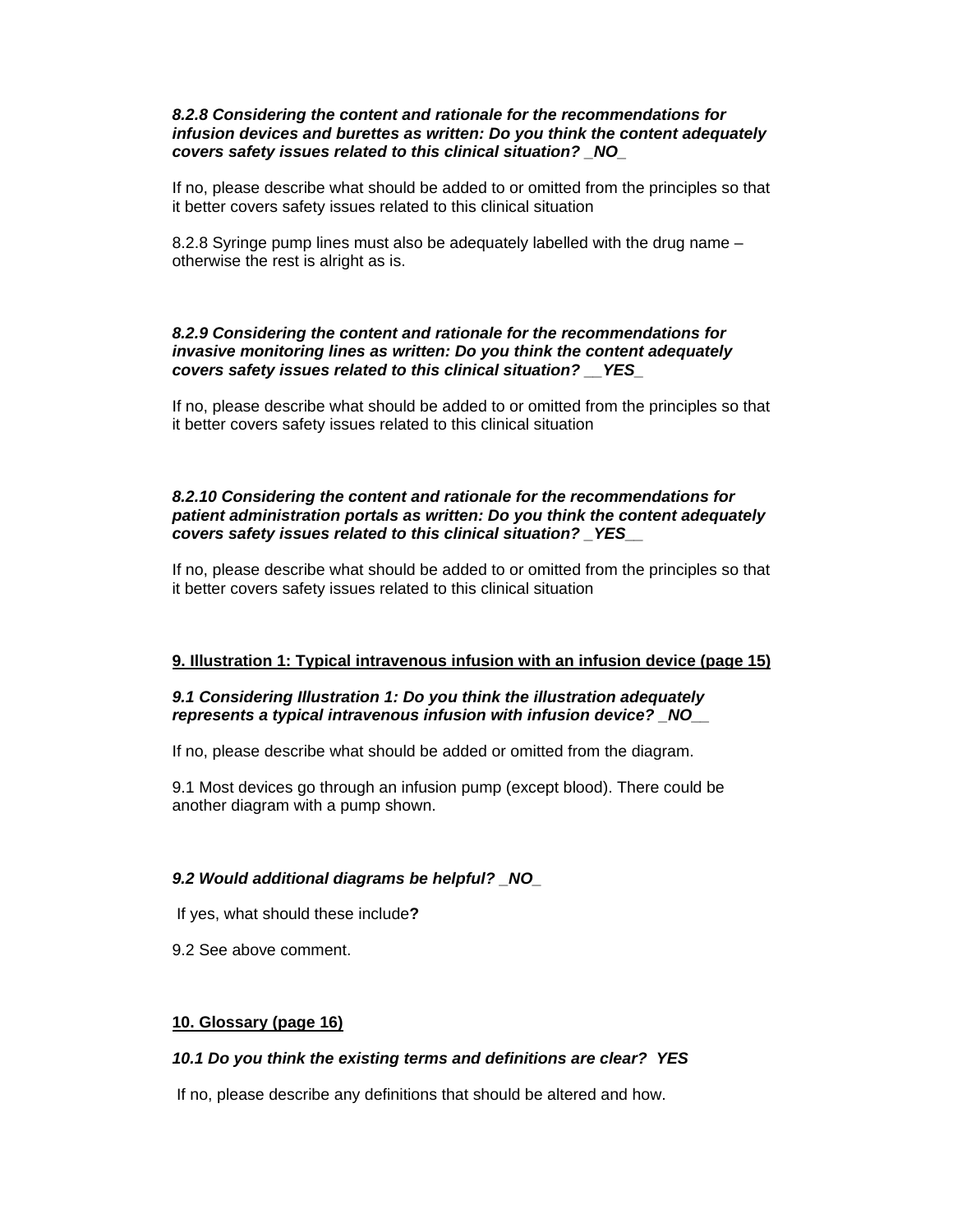### *10.2 Should any additional terms be included? \_YES\_\_*

If yes, please indicate new terms and their definitions

10.2 Clinical areas – perhaps include haemodialysis (HD) units and satellite HD units.

### **11. References (page 18)**

*11.1 Are there any further references that should be included to support this document? \_\_NO\_* 

If yes, please list these.

# **12. Implementation**

We are developing an education program and implementation plan to support introduction of these recommendations.

#### *12.1 We recognise these recommendations represent a significant change in practice. Please describe educational strategies that would be useful to the clinicians represented by your organisation.*

12.1 As an initial awareness raiser you could publish a 'Clinical Update' in the ANFs monthly journal the *Australian Nursing Journal*, which is mailed direct to 64,000 nurses with a much wider readership amongst their colleagues.

A powerpoint education program could be prepared and either delivered via the ANF continuing education program (see ANF website to see other programs delivered or contact Jodie Davis at the Canberra office on 02 6232 6533 for further information), or there could be a link from the ANF website to whatever site the program is run through.

#### *12.2 What other strategies or system changes would facilitate uptake of these recommendations by clinicians represented by your organisation?*

12.2 The ANF is secretariat to the Coalition of National Nursing Organisations (CoNNO) which consists of approximately 55 specialty (and mostly clinical) nursing groups. The ANF could distribute via email messages about proposed changes that these groups could then disseminate to their memberships – this is a very efficient way of reaching the bulk of clinical nurses as well as university schools of nursing and midwifery.

## **13. Other comments**

#### *13.1 Please list any other comments you have about these draft recommendations for parental labelling in Australian Hospitals*

13.1 As a result of one recent Coroners case and several sentinel events in Victorian hospitals, the ANF has been advised by the ANF Victorian Branch that there are